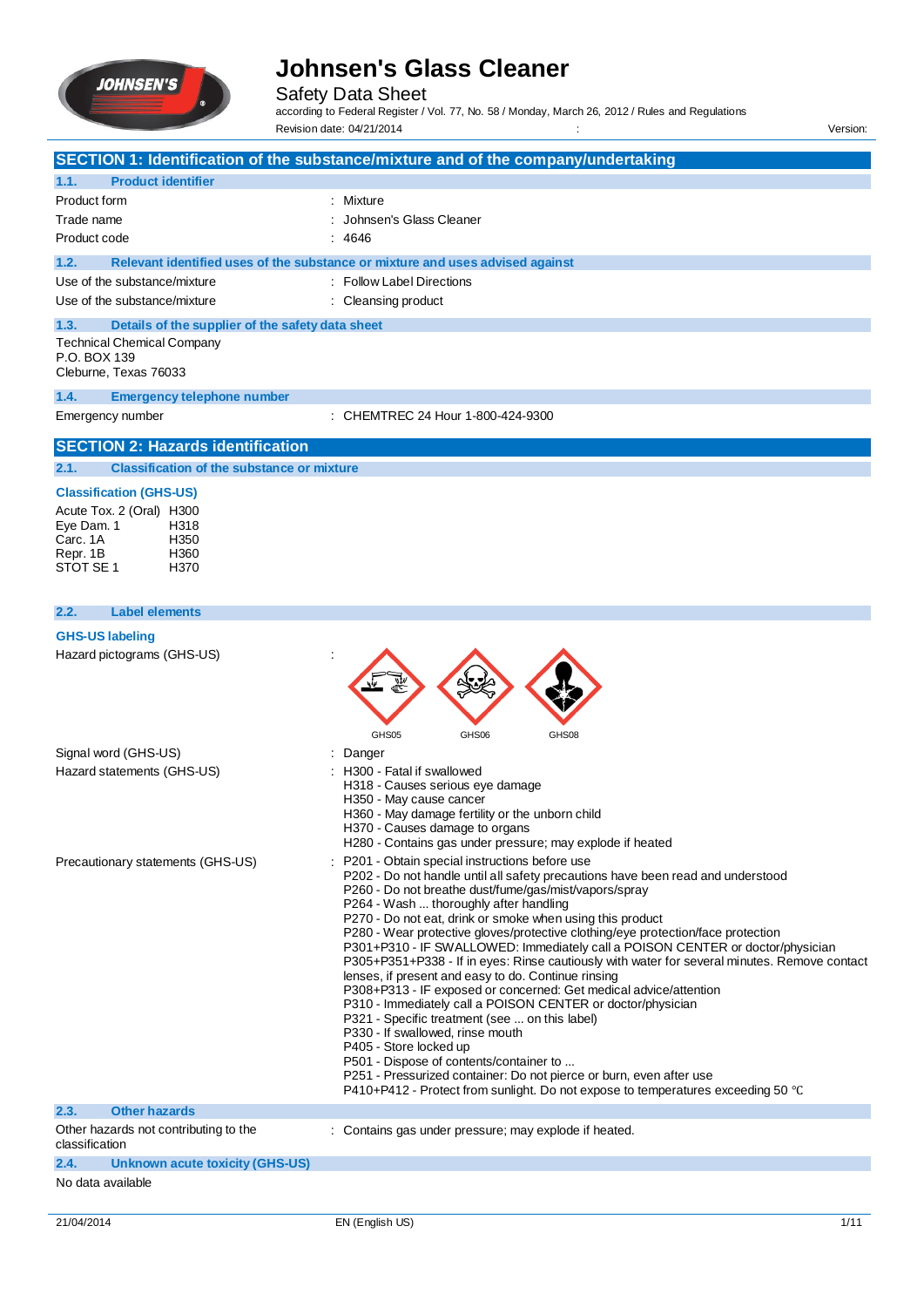### Safety Data Sheet

according to Federal Register / Vol. 77, No. 58 / Monday, March 26, 2012 / Rules and Regulations

### **SECTION 3: Composition/information on ingredients**

### **3.1. Substance**

### Not applicable

| 3.2.<br><b>Mixture</b>                         |                           |                        |                                                                                                                                                                               |
|------------------------------------------------|---------------------------|------------------------|-------------------------------------------------------------------------------------------------------------------------------------------------------------------------------|
| <b>Name</b>                                    | <b>Product identifier</b> | $\frac{9}{6}$          | <b>Classification (GHS-US)</b>                                                                                                                                                |
| DI - Water                                     |                           | $85 - 95$              | Not classified                                                                                                                                                                |
| methanol                                       | (CAS No) 67-56-1          | $1 - 5$                | Flam. Liq. 2, H225<br>Acute Tox. 1 (Oral), H300<br>Eye Dam. 1, H318<br>Repr. 1B, H360<br>STOT SE 1, H370                                                                      |
| Petroleum gases, liquefied, sweetened          | (CAS No) 68476-86-8       | $1 - 5$                | Flam. Lig. 1, H224                                                                                                                                                            |
| 2-butoxyethanol                                | (CAS No) 111-76-2         | < 1                    | Flam. Lig. 4, H227<br>Acute Tox. 4 (Oral), H302<br>Acute Tox. 3 (Dermal), H311<br>Acute Tox. 4 (Inhalation:dust, mist),<br>H332<br>Skin Irrit. 2, H315<br>Eye Irrit. 2A, H319 |
| ethanol                                        | (CAS No) 64-17-5          | $0.7785 - 0.865$       | Flam. Lig. 2, H225<br>Carc. 1A, H350                                                                                                                                          |
| ammonium hydroxide, aqueous solution, conc=25% | (CAS No) 1336-21-6        | < 1                    | Skin Corr. 1B, H314<br>Aquatic Acute 1, H400                                                                                                                                  |
| 2-aminoethanol                                 | (CAS No) 141-43-5         | $\leq 0.05593$         | Acute Tox. 4 (Oral), H302<br>Acute Tox. 4 (Dermal), H312<br>Skin Corr. 1A, H314                                                                                               |
| methyl isobutyl ketone                         | (CAS No) 108-10-1         | $0.00865 -$<br>0.04325 | Flam. Lig. 2, H225<br>Acute Tox. 3 (Inhalation:gas),<br>H331<br>Eye Irrit. 2A, H319<br>STOT SE 3, H335                                                                        |
| PROPRIETARY INHIBITOR PACKAGE                  | (CAS No) Proprietary      | $\leq 0.01974$         | Not classified                                                                                                                                                                |
| polyethylene glycol 200-600                    | (CAS No) 25322-68-3       | $= 0.00144$            | Not classified                                                                                                                                                                |
| NONYL NONOXYNOL-5                              | (CAS No) 9014-93-1        | $\leq 0.00096$         | Not classified                                                                                                                                                                |
| ----------<br>.                                |                           |                        |                                                                                                                                                                               |

| <b>SECTION 4: First aid measures</b>                                |                                                                                                                                                                                                          |
|---------------------------------------------------------------------|----------------------------------------------------------------------------------------------------------------------------------------------------------------------------------------------------------|
| 4.1.<br><b>Description of first aid measures</b>                    |                                                                                                                                                                                                          |
| First-aid measures general                                          | : Never give anything by mouth to an unconscious person. IF exposed or concerned: Get medical<br>advice/attention. Call a POISON CENTER or doctor/physician. Specific treatment (see  on this<br>label). |
| First-aid measures after inhalation                                 | : Remove to fresh air and keep at rest in a position comfortable for breathing.                                                                                                                          |
| First-aid measures after skin contact                               | Remove affected clothing and wash all exposed skin area with mild soap and water, followed by<br>warm water rinse.                                                                                       |
| First-aid measures after eye contact                                | Rinse cautiously with water for several minutes. Remove contact lenses, if present and easy to<br>do. Continue rinsing. Immediately call a POISON CENTER or doctor/physician.                            |
| First-aid measures after ingestion                                  | : Rinse mouth. Do NOT induce vomiting. Fatal if swallowed. Immediately call a POISON CENTER<br>or doctor/physician. Specific treatment (see  on this label).                                             |
| 4.2.<br>Most important symptoms and effects, both acute and delayed |                                                                                                                                                                                                          |
| Symptoms/injuries                                                   | : May damage fertility or the unborn child. Causes damage to organs.                                                                                                                                     |
| Symptoms/injuries after inhalation                                  | : May cause cancer by inhalation.                                                                                                                                                                        |
| Symptoms/injuries after eye contact                                 | : Causes serious eye damage.                                                                                                                                                                             |
| Symptoms/injuries after ingestion                                   | : Fatal if swallowed.                                                                                                                                                                                    |
| 4.3.                                                                | Indication of any immediate medical attention and special treatment needed                                                                                                                               |
| No additional information available                                 |                                                                                                                                                                                                          |
| <b>SECTION 5: Firefighting measures</b>                             |                                                                                                                                                                                                          |

|      | <b>PLOTTON OF FILMING INCREADS</b>                    |                                                                                                                                                                      |
|------|-------------------------------------------------------|----------------------------------------------------------------------------------------------------------------------------------------------------------------------|
| 5.1. | <b>Extinguishing media</b>                            |                                                                                                                                                                      |
|      | suitable extinguishing media                          | : Foam. Dry powder. Carbon dioxide. Water spray. Sand.                                                                                                               |
|      | Unsuitable extinguishing media                        | : Do not use a heavy water stream.                                                                                                                                   |
| 5.2. | Special hazards arising from the substance or mixture |                                                                                                                                                                      |
|      | No additional information available                   |                                                                                                                                                                      |
| 5.3. | <b>Advice for firefighters</b>                        |                                                                                                                                                                      |
|      | Firefighting instructions                             | : Use water spray or fog for cooling exposed containers. Exercise caution when fighting any<br>chemical fire. Prevent fire-fighting water from entering environment. |
|      | Protection during firefighting                        | : Do not enter fire area without proper protective equipment, including respiratory protection.                                                                      |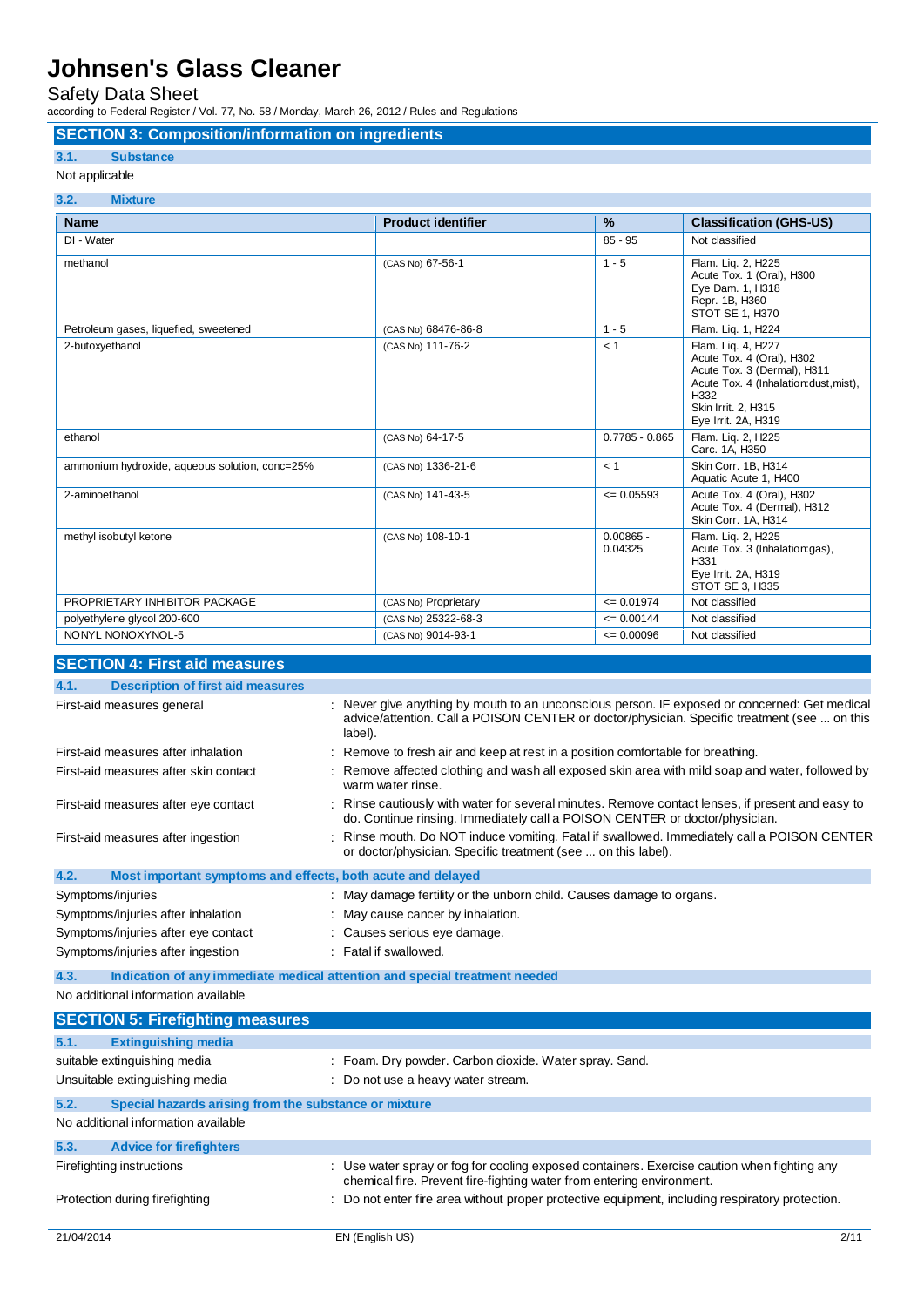### Safety Data Sheet

according to Federal Register / Vol. 77, No. 58 / Monday, March 26, 2012 / Rules and Regulations

Other information : NFPA Aerosol Level 1.

|        | וטווסו וווטוווומנוטו                                                        | $\blacksquare$                                                                                                                                                                                                                                                                                                                                                           |
|--------|-----------------------------------------------------------------------------|--------------------------------------------------------------------------------------------------------------------------------------------------------------------------------------------------------------------------------------------------------------------------------------------------------------------------------------------------------------------------|
|        | <b>SECTION 6: Accidental release measures</b>                               |                                                                                                                                                                                                                                                                                                                                                                          |
| 6.1.   | Personal precautions, protective equipment and emergency procedures         |                                                                                                                                                                                                                                                                                                                                                                          |
| 6.1.1. | For non-emergency personnel<br>Protective equipment<br>Emergency procedures | : Gloves. Safety glasses.<br>Evacuate unnecessary personnel.                                                                                                                                                                                                                                                                                                             |
| 6.1.2. | For emergency responders<br>Protective equipment<br>Emergency procedures    | Equip cleanup crew with proper protection. Avoid breathing dust/fume/gas/mist/vapors/spray.<br>: Ventilate area.                                                                                                                                                                                                                                                         |
| 6.2.   | <b>Environmental precautions</b>                                            |                                                                                                                                                                                                                                                                                                                                                                          |
|        |                                                                             | Prevent entry to sewers and public waters. Notify authorities if liquid enters sewers or public waters.                                                                                                                                                                                                                                                                  |
| 6.3.   | Methods and material for containment and cleaning up                        |                                                                                                                                                                                                                                                                                                                                                                          |
|        | For containment                                                             | : Dam up the liquid spill.                                                                                                                                                                                                                                                                                                                                               |
|        | Methods for cleaning up                                                     | Soak up spills with inert solids, such as clay or diatomaceous earth as soon as possible. Collect<br>spillage. Store away from other materials.                                                                                                                                                                                                                          |
| 6.4.   | <b>Reference to other sections</b>                                          |                                                                                                                                                                                                                                                                                                                                                                          |
|        | See Heading 8. Exposure controls and personal protection.                   |                                                                                                                                                                                                                                                                                                                                                                          |
|        | <b>SECTION 7: Handling and storage</b>                                      |                                                                                                                                                                                                                                                                                                                                                                          |
| 7.1.   | <b>Precautions for safe handling</b>                                        |                                                                                                                                                                                                                                                                                                                                                                          |
|        | Additional hazards when processed                                           | : Pressurized container: Do not pierce or burn, even after use.                                                                                                                                                                                                                                                                                                          |
|        | Precautions for safe handling                                               | Wash hands and other exposed areas with mild soap and water before eating, drinking or<br>smoking and when leaving work. Provide good ventilation in process area to prevent formation of<br>vapor. Obtain special instructions before use. Do not handle until all safety precautions have<br>been read and understood. Do not breathe dust/fume/gas/mist/vapors/spray. |
|        | Hygiene measures                                                            | Do not eat, drink or smoke when using this product. Wash  thoroughly after handling.                                                                                                                                                                                                                                                                                     |
| 7.2.   | Conditions for safe storage, including any incompatibilities                |                                                                                                                                                                                                                                                                                                                                                                          |
|        | Storage conditions                                                          | : Keep only in the original container in a cool, well ventilated place away from : Keep container<br>closed when not in use.                                                                                                                                                                                                                                             |
|        | Incompatible products                                                       | Strong bases. Strong acids.                                                                                                                                                                                                                                                                                                                                              |
|        | Incompatible materials                                                      | : Sources of ignition. Direct sunlight.                                                                                                                                                                                                                                                                                                                                  |
|        |                                                                             |                                                                                                                                                                                                                                                                                                                                                                          |

#### **7.3. Specific end use(s)**

#### Follow Label Directions.

## 21/04/2014 EN (English US) 3/11 **SECTION 8: Exposure controls/personal protection 8.1. Control parameters methanol (67-56-1)** USA ACGIH ACGIH TWA (ppm) 200 ppm USA ACGIH ACGIH STEL (ppm) 200 ppm **methyl isobutyl ketone (108-10-1)** USA ACGIH ACGIH TWA (ppm) 20 ppm USA ACGIH ACGIH STEL (ppm) 20 ppm **2-butoxyethanol (111-76-2)** USA ACGIH  $\overline{C}$  ACGIH TWA (ppm) 20 ppm USA ACGIH ACGIH STEL (ppm) 20 ppm **ammonium hydroxide, aqueous solution, conc=25% (1336-21-6)** USA ACGIH ACGIH TWA (ppm) 25 ppm USA ACGIH ACGIH ACGIH STEL (ppm) 25 ppm **2-aminoethanol (141-43-5)** USA ACGIH  $\vert$  ACGIH TWA (ppm) 3 ppm USA ACGIH ACGIH STEL (ppm) 3 ppm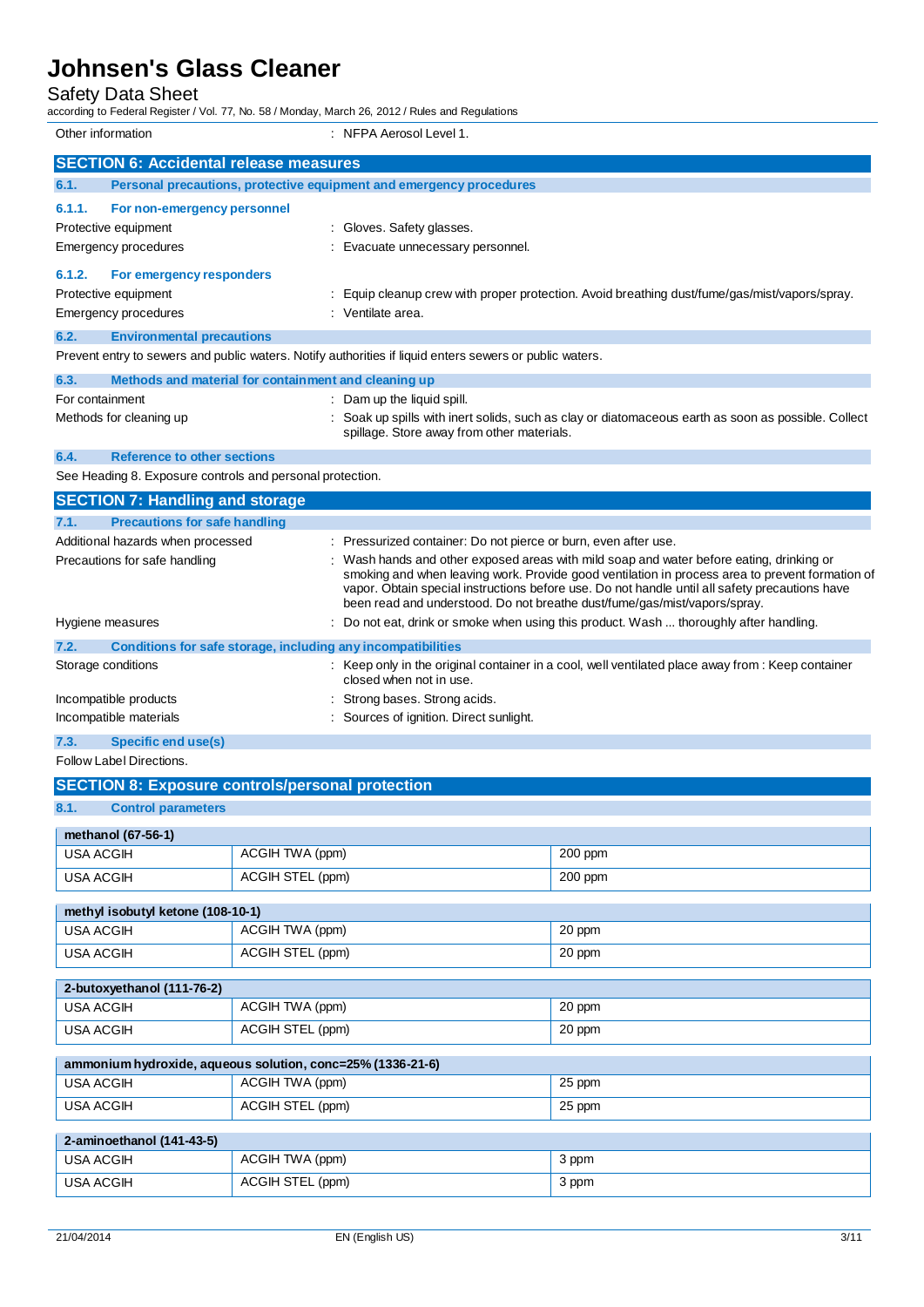Safety Data Sheet

according to Federal Register / Vol. 77, No. 58 / Monday, March 26, 2012 / Rules and Regulations

| iccording to Federal Register / Vol. 77, NO. 307 Monday, March 20, 2012 / Rules and Regulations |                                                                                                           |
|-------------------------------------------------------------------------------------------------|-----------------------------------------------------------------------------------------------------------|
| 8.2.<br><b>Exposure controls</b>                                                                |                                                                                                           |
| Personal protective equipment                                                                   | : Gloves. Safety glasses. Avoid all unnecessary exposure.                                                 |
|                                                                                                 |                                                                                                           |
| Hand protection                                                                                 | Wear protective gloves.                                                                                   |
| Eye protection                                                                                  | Chemical goggles or safety glasses.                                                                       |
| Respiratory protection                                                                          | Where exposure through inhalation may occur from use, respiratory protection equipment is<br>recommended. |
| Other information                                                                               | Do not eat, drink or smoke during use.                                                                    |
| <b>SECTION 9: Physical and chemical properties</b>                                              |                                                                                                           |
| 9.1.<br>Information on basic physical and chemical properties                                   |                                                                                                           |
| Physical state                                                                                  | Liquid                                                                                                    |
| Appearance                                                                                      | Colorless to pale yellow liquid.                                                                          |
| Color                                                                                           | Colourless to light yellow.                                                                               |
| Odor                                                                                            | slight. Alcohol odour.                                                                                    |
| Odor threshold                                                                                  | No data available                                                                                         |
| pH                                                                                              | 9                                                                                                         |
| Relative evaporation rate (butyl acetate=1)                                                     | No data available                                                                                         |
| Melting point                                                                                   | No data available                                                                                         |
| Freezing point                                                                                  | No data available                                                                                         |
| Boiling point                                                                                   | No data available                                                                                         |
| Flash point                                                                                     | -96.23 °C (Propellant)                                                                                    |
| Self ignition temperature                                                                       | 363 °C (Ethanol)                                                                                          |
| Decomposition temperature                                                                       | No data available                                                                                         |
| Flammability (solid, gas)                                                                       | No data available                                                                                         |
| Vapor pressure                                                                                  | No data available                                                                                         |
| Relative vapor density at 20 °C                                                                 | No data available                                                                                         |
| <b>Relative density</b>                                                                         | 0.98 @ 60F                                                                                                |
| Solubility                                                                                      | Soluble in water.                                                                                         |
| Log Pow                                                                                         | No data available                                                                                         |
| Log Kow                                                                                         | No data available                                                                                         |
| Viscosity, kinematic                                                                            | No data available                                                                                         |
| Viscosity, dynamic                                                                              | No data available                                                                                         |
| <b>Explosive properties</b>                                                                     | No data available                                                                                         |
| Oxidizing properties                                                                            | No data available                                                                                         |
| <b>Explosive limits</b>                                                                         | No data available                                                                                         |
| <b>Other information</b><br>9.2.                                                                |                                                                                                           |
| <b>VOC content</b>                                                                              | : 9.76%                                                                                                   |
| <b>SECTION 10: Stability and reactivity</b>                                                     |                                                                                                           |
| <b>Reactivity</b><br>10.1.                                                                      |                                                                                                           |
| No additional information available                                                             |                                                                                                           |
| 10.2.<br><b>Chemical stability</b>                                                              |                                                                                                           |
| Not established.                                                                                |                                                                                                           |
| 10.3.<br><b>Possibility of hazardous reactions</b><br>Not established.                          |                                                                                                           |
| <b>Conditions to avoid</b><br>10.4.                                                             |                                                                                                           |
| Direct sunlight. Extremely high or low temperatures.                                            |                                                                                                           |
| 10.5.<br><b>Incompatible materials</b>                                                          |                                                                                                           |

Strong acids. Strong bases.

#### **10.6. Hazardous decomposition products**

fume. Carbon monoxide. Carbon dioxide.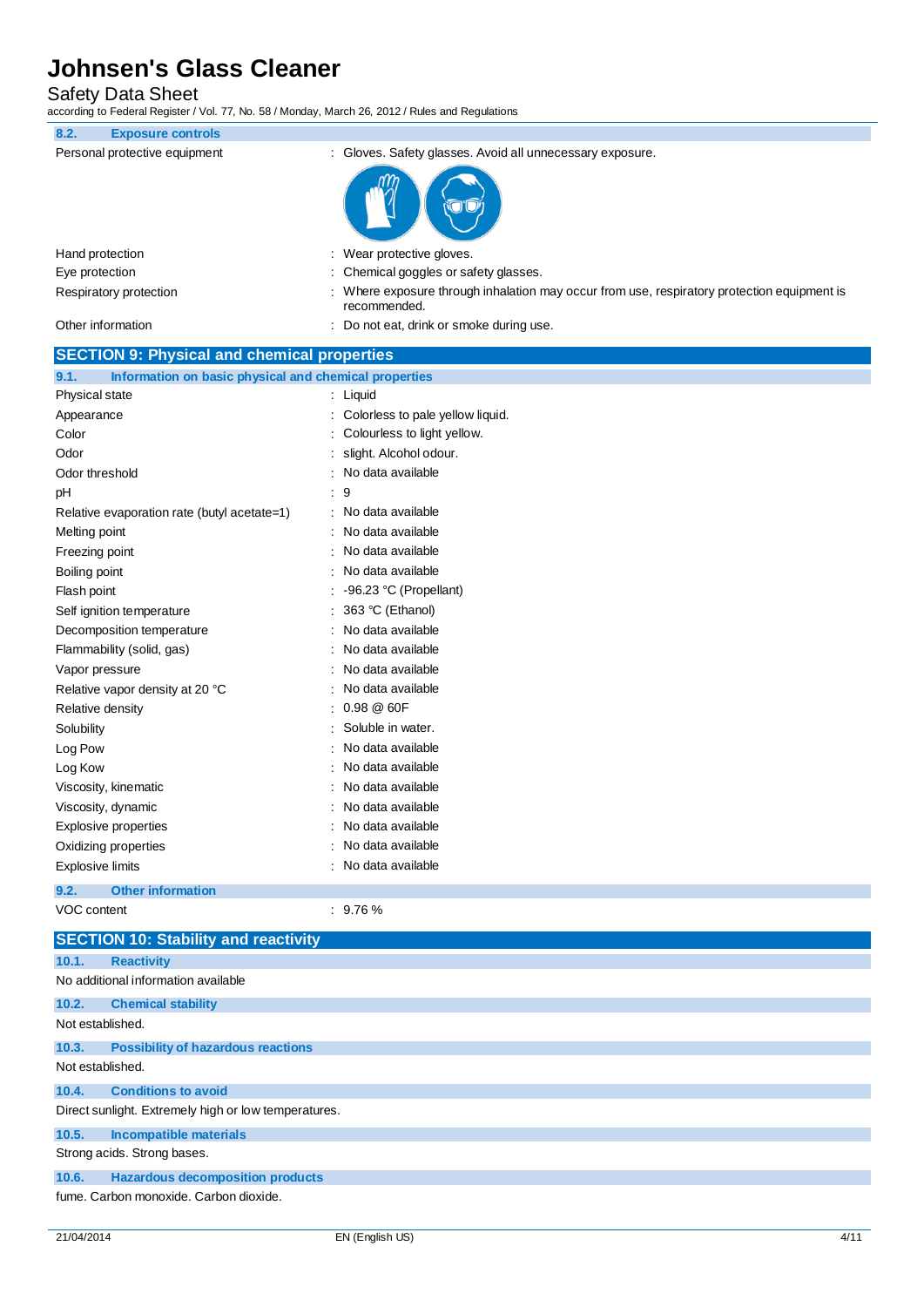### Safety Data Sheet

according to Federal Register / Vol. 77, No. 58 / Monday, March 26, 2012 / Rules and Regulations

### **SECTION 11: Toxicological information**

#### **11.1. Information on toxicological effects**

| Acute toxicity                                         | : Fatal if swallowed.                                                                                                                          |
|--------------------------------------------------------|------------------------------------------------------------------------------------------------------------------------------------------------|
| methanol (67-56-1)                                     |                                                                                                                                                |
| LD50 oral rat                                          | > 5000 mg/kg (1187-2769 mg/kg bodyweight; Rat; Rat)                                                                                            |
| LD50 dermal rabbit                                     | 15800 mg/kg (Rabbit)                                                                                                                           |
| LC50 inhalation rat (mq/l)                             | 85 mg/l/4h (Rat)                                                                                                                               |
| LC50 inhalation rat (ppm)                              | 64000 ppm/4h (Rat)                                                                                                                             |
| methyl isobutyl ketone (108-10-1)                      |                                                                                                                                                |
| LD50 oral rat                                          | 2080 mg/kg (Rat; Experimental value, Rat; Experimental value)                                                                                  |
| LD50 dermal rat                                        | >= 2000 mg/kg body weight (Rat; Experimental value, Rat; Experimental value)                                                                   |
| LD50 dermal rabbit                                     | > 16000 mg/kg (Rabbit)                                                                                                                         |
| LC50 inhalation rat (mg/l)                             | 8.2- 16.4, Rat; Experimental value, Rat; Experimental value                                                                                    |
| LC50 inhalation rat (ppm)                              | 2000 ppm/4h (Rat; Experimental value, Rat; Experimental value)                                                                                 |
| ethanol (64-17-5)                                      |                                                                                                                                                |
| LD50 oral rat                                          | 10740 mg/kg body weight (Rat; Experimental value, Rat; Experimental value)                                                                     |
| LD50 dermal rabbit                                     | > 16000 mg/kg (Rabbit)                                                                                                                         |
| polyethylene glycol 200-600 (25322-68-3)               |                                                                                                                                                |
| LD50 oral rat                                          | > 15000 mg/kg (Rat)                                                                                                                            |
| LD50 dermal rabbit                                     | > 20000 mg/kg (Rabbit)                                                                                                                         |
|                                                        |                                                                                                                                                |
| 2-butoxyethanol (111-76-2)<br>LD50 oral rat            |                                                                                                                                                |
| LD50 dermal rat                                        | 530 mg/kg (1746 mg/kg bodyweight; Rat; Rat; Experimental value)<br>> 2000 mg/kg body weight (Rat; Experimental value, Rat; Experimental value) |
| LD50 dermal rabbit                                     | 435 mg/kg (435 mg/kg bodyweight; Rabbit; Rabbit; Experimental value, 435 mg/kg bodyweight;                                                     |
|                                                        | Rabbit; Rabbit; Experimental value)                                                                                                            |
| LC50 inhalation rat (mg/l)                             | 2.17 mg/V4h (2.35 mg/V4h; Rat; Rat; Experimental value; Experimental value, 2.35 mg/V4h;<br>Rat; Rat; Experimental value; Experimental value)  |
| LC50 inhalation rat (ppm)                              | 450-486, Rat                                                                                                                                   |
| 2-aminoethanol (141-43-5)                              |                                                                                                                                                |
| LD50 oral rat                                          | 1720 mg/kg (Rat)                                                                                                                               |
| LD50 dermal rabbit                                     | 1018 mg/kg (Rabbit)                                                                                                                            |
| Skin corrosion/irritation                              | : Not classified                                                                                                                               |
|                                                        | pH: 9                                                                                                                                          |
| Serious eye damage/irritation                          | : Causes serious eye damage.                                                                                                                   |
|                                                        | pH: 9                                                                                                                                          |
| Respiratory or skin sensitization                      | : Not classified                                                                                                                               |
| Germ cell mutagenicity                                 | Not classifiedBased on available data, the classification criteria are not met                                                                 |
| Carcinogenicity                                        | May cause cancer.                                                                                                                              |
| ethanol (64-17-5)                                      |                                                                                                                                                |
| IARC group                                             | 1                                                                                                                                              |
|                                                        |                                                                                                                                                |
| 2-butoxyethanol (111-76-2)                             |                                                                                                                                                |
| IARC group                                             | 3                                                                                                                                              |
| Reproductive toxicity                                  | May damage fertility or the unborn child. Based on available data, the classification criteria are<br>not met                                  |
| Specific target organ toxicity (single exposure)       | Causes damage to organs.                                                                                                                       |
| Specific target organ toxicity (repeated<br>exposure)  | Not classified Based on available data, the classification criteria are not met                                                                |
| Aspiration hazard                                      | Not classified Based on available data, the classification criteria are not met                                                                |
| Potential Adverse human health effects and<br>symptoms | Based on available data, the classification criteria are not met. Fatal if swallowed.                                                          |
| Symptoms/injuries after inhalation                     | May cause cancer by inhalation.                                                                                                                |
| Symptoms/injuries after eye contact                    | Causes serious eye damage.                                                                                                                     |
| Symptoms/injuries after ingestion                      | Fatal if swallowed.                                                                                                                            |
|                                                        |                                                                                                                                                |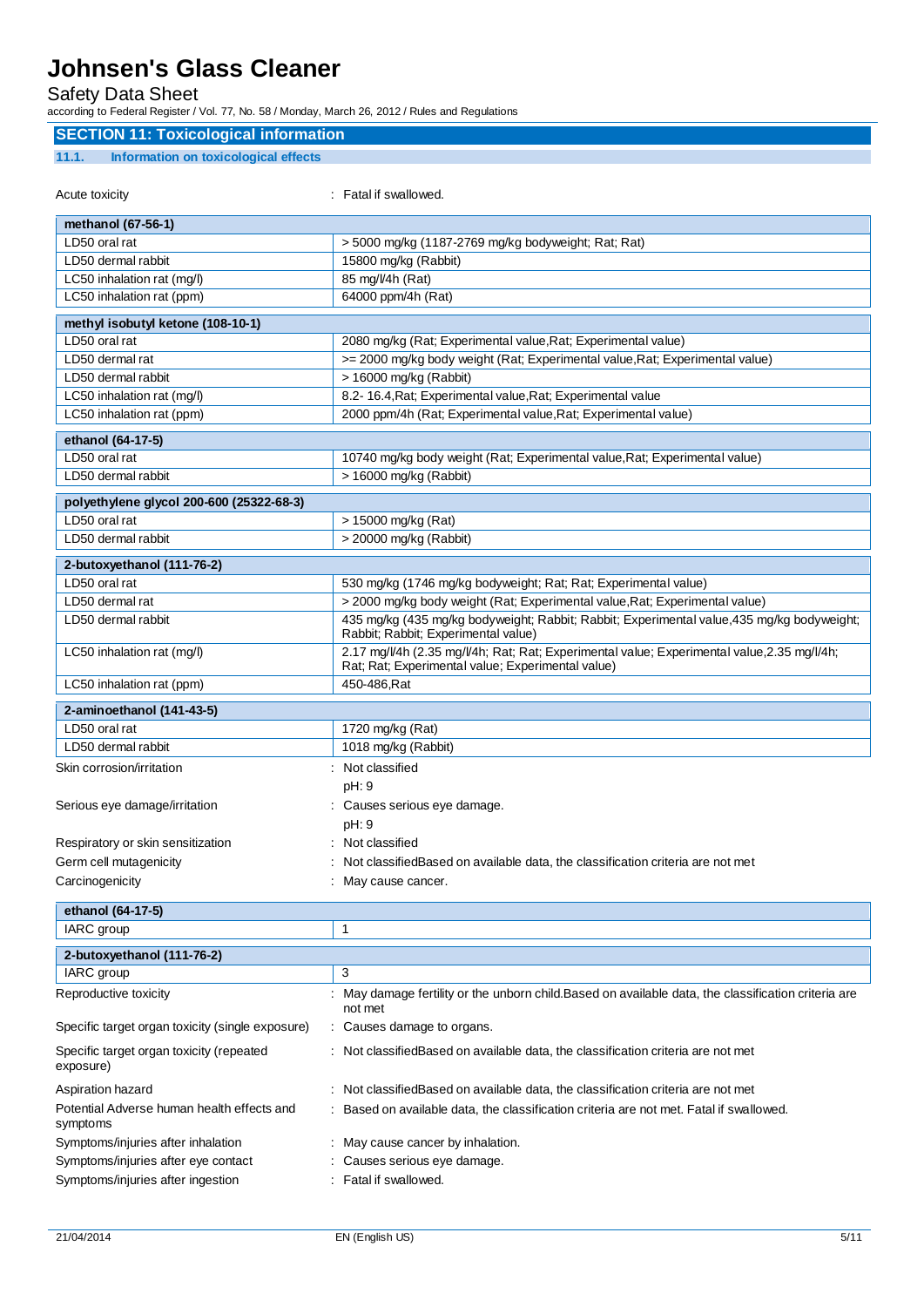### Safety Data Sheet

according to Federal Register / Vol. 77, No. 58 / Monday, March 26, 2012 / Rules and Regulations

#### **SECTION 12: Ecological information**

**12.1. Toxicity**

| methanol (67-56-1)                                         |                                                                               |
|------------------------------------------------------------|-------------------------------------------------------------------------------|
| LC50 fish 1                                                | 15400 mg/l (96 h; Lepomis macrochirus; Lethal)                                |
| EC50 Daphnia 1                                             | > 10000 mg/l (48 h; Daphnia magna; Lethal)                                    |
| LC50 fish 2                                                | 10800 mg/l 96 h; Salmo gairdneri (Oncorhynchus mykiss)                        |
| EC50 Daphnia 2                                             | 24500 mg/l (48 h; Daphnia magna)                                              |
| Threshold limit other aquatic organisms 1                  | 6600 mg/l (16 h; Pseudomonas putida)                                          |
| Threshold limit algae 1                                    | 530 mg/l (192 h; Microcystis aeruginosa)                                      |
| Threshold limit algae 2                                    | 8000 mg/l (168 h; Scenedesmus quadricauda)                                    |
| methyl isobutyl ketone (108-10-1)                          |                                                                               |
| LC50 fish 1                                                | 505 mg/l (96 h; Pimephales promelas; GLP)                                     |
| EC50 Daphnia 1                                             | 170 mg/l (48 h; Daphnia magna; Static system)                                 |
| EC50 other aquatic organisms 1                             | 400 mg/l (96 h; Selenastrum capricornutum; Growth rate)                       |
| LC50 fish 2                                                | 600 mg/l 96 h; Salmo gairdneri (Oncorhynchus mykiss)                          |
| EC50 Daphnia 2                                             | > 1000 mg/l (48 h; Daphnia magna; GLP)                                        |
| Threshold limit algae 1                                    | 136 mg/l (Microcystis aeruginosa)                                             |
| Threshold limit algae 2                                    | 725 mg/l (8 days; Scenedesmus quadricauda; Nominal concentration)             |
|                                                            |                                                                               |
| ethanol (64-17-5)                                          |                                                                               |
| LC50 fish 1                                                | 14200 mg/l (96 h; Pimephales promelas; Nominal concentration)                 |
| EC50 Daphnia 1                                             | 9300 mg/l (48 h; Daphnia magna)                                               |
| LC50 fish 2                                                | 13000 mg/l 96 h; Salmo gairdneri (Oncorhynchus mykiss)                        |
| EC50 Daphnia 2                                             | 10800 mg/l (24 h; Daphnia magna)                                              |
| Threshold limit other aquatic organisms 1                  | 65 mg/l (72 h; Protozoa)                                                      |
| Threshold limit algae 1                                    | 1450 mg/l (192 h; Microcystis aeruginosa; Growth rate)                        |
| Threshold limit algae 2                                    | 5000 mg/l (168 h; Scenedesmus quadricauda; Growth rate)                       |
| polyethylene glycol 200-600 (25322-68-3)                   |                                                                               |
| LC50 fish 1                                                | > 1000 mg/l (96 h; Pisces)                                                    |
| LC50 other aquatic organisms 1                             | > 1000 mg/l (96 h)                                                            |
| LC50 fish 2                                                | > 5000 mg/l (24 h; Carassius auratus)                                         |
| Threshold limit other aquatic organisms 1                  | $\epsilon$ = 100 mg/l (96 h; Plankton)                                        |
| Threshold limit other aquatic organisms 2                  | $> 1000$ mg/l                                                                 |
| Threshold limit algae 2                                    | 500 mg/l (720 h; Algae; No effect)                                            |
|                                                            |                                                                               |
| 2-butoxyethanol (111-76-2)                                 |                                                                               |
| LC50 fish 1                                                | 116 ppm (96 h; Cyprinodon variegatus; Nominal concentration)                  |
| EC50 Daphnia 1                                             | 1700 mg/l (48 h; Daphnia sp.; Nominal concentration)                          |
| LC50 fish 2                                                | 1341 ppm (96 h; Lepomis macrochirus)                                          |
| EC50 Daphnia 2                                             | 1720 mg/l (24 h; Daphnia magna)                                               |
| TLM fish 1                                                 | 100 - 1000,96 h; Pisces                                                       |
| TLM other aquatic organisms 1                              | 100 - 1000,96 h                                                               |
| Threshold limit algae 1                                    | 900 mg/l (168 h; Scenedesmus quadricauda)                                     |
| Threshold limit algae 2                                    | 35 mg/l (192 h; Microcystis aeruginosa)                                       |
| ammonium hydroxide, aqueous solution, conc=25% (1336-21-6) |                                                                               |
| LC50 fish 1                                                | 0.16 - 1.1 mg/l (96 h; Salmo gairdneri (Oncorhynchus mykiss); Solution >=50%) |
| LC50 other aquatic organisms 1                             | 1 - 10 mg/l (96 h; Solution >=50%)                                            |
| LC50 fish 2                                                | 0.75 - 3.4 mg/l (96 h; Pimephales promelas; Solution >=50%)                   |
| TLM fish 1                                                 | 15 - 18.5,48 h; Leuciscus idus                                                |
| TLM fish 2                                                 | 34 ppm 48 h; Salmo gairdneri (Oncorhynchus mykiss)                            |
| Threshold limit other aquatic organisms 1                  | 1 - 10,96 h; Solution >=50%                                                   |
|                                                            |                                                                               |
| 2-aminoethanol (141-43-5)                                  |                                                                               |
| LC50 fish 1                                                | 150 mg/l 96 h; Salmo gairdneri (Oncorhynchus mykiss)                          |
| EC50 Daphnia 1                                             | 140 mg/l (24 h; Daphnia magna)                                                |
| LC50 fish 2                                                | 329.16 mg/l (96 h; Lepomis macrochirus)                                       |
| TLM fish 1                                                 | 100 - 1000,96 h; Pisces                                                       |
| TLM other aquatic organisms 1                              | 100 - 1000,96 h                                                               |
| Threshold limit algae 1                                    | 0.97 mg/l (192 h; Scenedesmus quadricauda; Inhibitory)                        |
| Threshold limit algae 2                                    | 35 mg/l (72 h; Algae)                                                         |
| 21/04/2014                                                 | EN (English US)<br>6/11                                                       |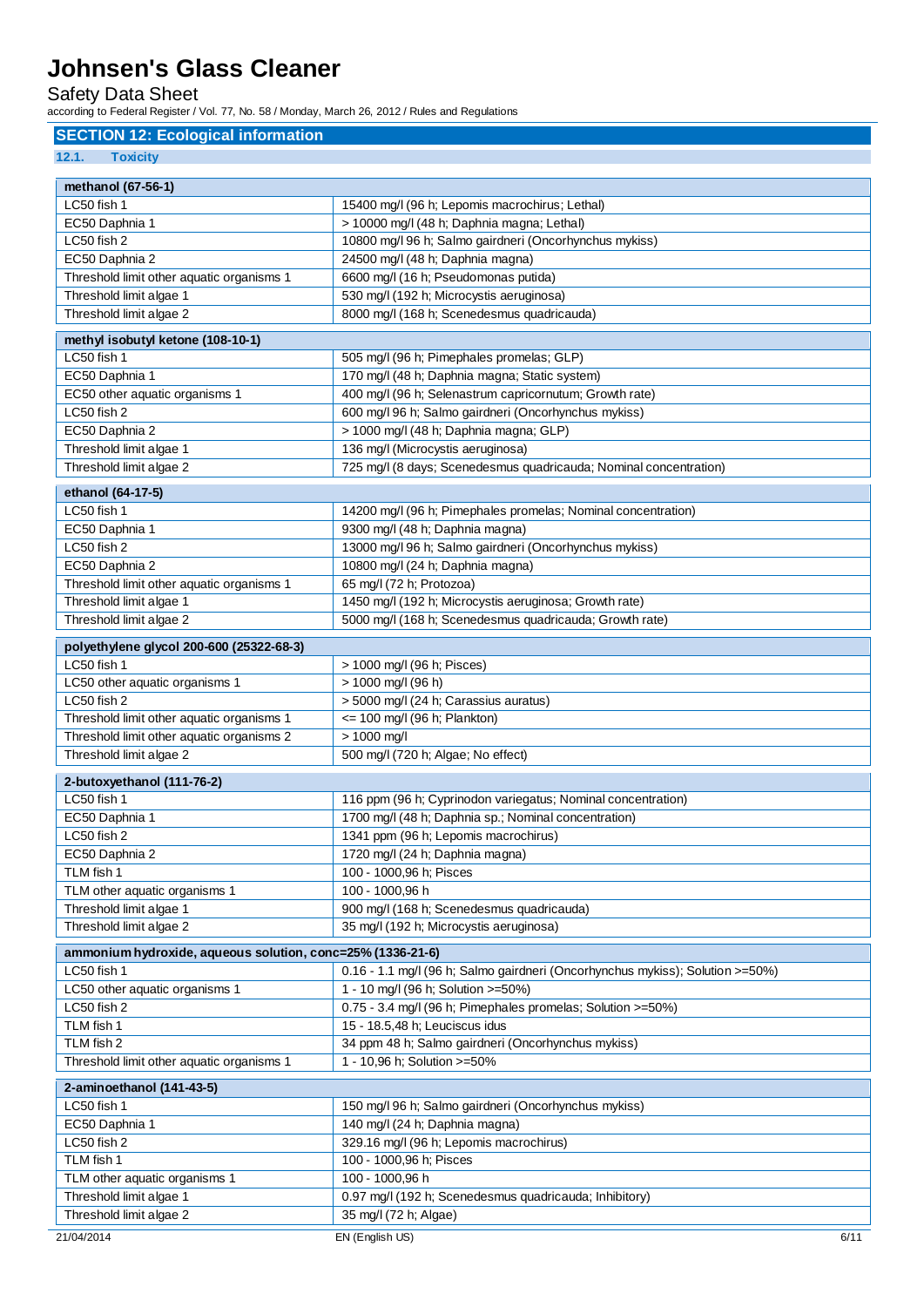### Safety Data Sheet

according to Federal Register / Vol. 77, No. 58 / Monday, March 26, 2012 / Rules and Regulations

| 12.2.<br><b>Persistence and degradability</b>                                       |                                                                                                                                                                                  |  |
|-------------------------------------------------------------------------------------|----------------------------------------------------------------------------------------------------------------------------------------------------------------------------------|--|
| Johnsen's Glass Cleaner                                                             |                                                                                                                                                                                  |  |
| Persistence and degradability                                                       | Not established.                                                                                                                                                                 |  |
|                                                                                     |                                                                                                                                                                                  |  |
| Petroleum gases, liquefied, sweetened (68476-86-8)<br>Persistence and degradability | Not established.                                                                                                                                                                 |  |
|                                                                                     |                                                                                                                                                                                  |  |
| methanol (67-56-1)                                                                  |                                                                                                                                                                                  |  |
| Persistence and degradability                                                       | Readily biodegradable in water. Biodegradable in the soil.                                                                                                                       |  |
| Biochemical oxygen demand (BOD)                                                     | $0.6 - 1.12$ g O <sup>2</sup> /g substance                                                                                                                                       |  |
| Chemical oxygen demand (COD)                                                        | 1.42 g O <sup>2</sup> /g substance                                                                                                                                               |  |
| ThOD                                                                                | 1.5 g O <sup>2</sup> /g substance                                                                                                                                                |  |
| BOD (% of ThOD)                                                                     | 0.8 % ThOD                                                                                                                                                                       |  |
| methyl isobutyl ketone (108-10-1)                                                   |                                                                                                                                                                                  |  |
| Persistence and degradability                                                       | Readily biodegradable in water. Biodegradable in the soil. Biodegradable in the soil under<br>anaerobic conditions. Low potential for adsorption in soil. Photolysis in the air. |  |
| Biochemical oxygen demand (BOD)                                                     | 2.06 g O <sup>2</sup> /g substance                                                                                                                                               |  |
| Chemical oxygen demand (COD)                                                        | 2.16 g O <sup>2</sup> /g substance                                                                                                                                               |  |
| ThOD                                                                                | 2.72 g O <sup>2</sup> /g substance                                                                                                                                               |  |
| BOD (% of ThOD)                                                                     | 0.76 % ThOD                                                                                                                                                                      |  |
| ethanol (64-17-5)                                                                   |                                                                                                                                                                                  |  |
| Persistence and degradability                                                       | Readily biodegradable in water. Biodegradable in the soil. No (test)data on mobility of the<br>substance available.                                                              |  |
| Biochemical oxygen demand (BOD)                                                     | 0.8 - 0.967 g O <sup>2</sup> /g substance                                                                                                                                        |  |
| Chemical oxygen demand (COD)                                                        | 1.70 g O <sup>2</sup> /g substance                                                                                                                                               |  |
| ThOD                                                                                | 2.10 g O <sup>2</sup> /g substance                                                                                                                                               |  |
| BOD (% of ThOD)                                                                     | 0.43 % ThOD                                                                                                                                                                      |  |
|                                                                                     |                                                                                                                                                                                  |  |
| polyethylene glycol 200-600 (25322-68-3)                                            |                                                                                                                                                                                  |  |
| Persistence and degradability                                                       | Biodegradability in water: no data available.                                                                                                                                    |  |
| NONYL NONOXYNOL-5 (9014-93-1)                                                       |                                                                                                                                                                                  |  |
| Persistence and degradability                                                       | Not established.                                                                                                                                                                 |  |
| 2-butoxyethanol (111-76-2)                                                          |                                                                                                                                                                                  |  |
| Persistence and degradability                                                       | Readily biodegradable in water. Biodegradable in the soil. Photodegradation in the air.                                                                                          |  |
| Biochemical oxygen demand (BOD)                                                     | 0.71 g O <sup>2</sup> /g substance                                                                                                                                               |  |
| Chemical oxygen demand (COD)                                                        | 2.20 g O <sup>2</sup> /g substance                                                                                                                                               |  |
| ThOD                                                                                | 2.305 g O <sup>2</sup> /g substance                                                                                                                                              |  |
| BOD (% of ThOD)                                                                     | 0.31 % ThOD                                                                                                                                                                      |  |
|                                                                                     |                                                                                                                                                                                  |  |
| ammonium hydroxide, aqueous solution, conc=25% (1336-21-6)                          |                                                                                                                                                                                  |  |
| Persistence and degradability                                                       | Readily biodegradable in water. Biodegradable in the soil. No (test)data on mobility of the<br>components of the mixture available. Ozonation in the air.                        |  |
| 2-aminoethanol (141-43-5)                                                           |                                                                                                                                                                                  |  |
| Persistence and degradability                                                       | Readily biodegradable in water. Biodegradable in the soil.                                                                                                                       |  |
| Biochemical oxygen demand (BOD)                                                     | 0.80 g O <sup>2</sup> /g substance                                                                                                                                               |  |
| Chemical oxygen demand (COD)                                                        | 1.34 g O <sup>2</sup> /g substance                                                                                                                                               |  |
| ThOD                                                                                | 2.49 g O <sup>2</sup> /g substance                                                                                                                                               |  |
| BOD (% of ThOD)                                                                     | 0.32 % ThOD                                                                                                                                                                      |  |
| <b>PROPRIETARY INHIBITOR PACKAGE (Proprietary)</b>                                  |                                                                                                                                                                                  |  |
| Persistence and degradability                                                       | Not established.                                                                                                                                                                 |  |
| 12.3.<br><b>Bioaccumulative potential</b>                                           |                                                                                                                                                                                  |  |
| <b>Johnsen's Glass Cleaner</b>                                                      |                                                                                                                                                                                  |  |
| Bioaccumulative potential                                                           | Not established.                                                                                                                                                                 |  |
|                                                                                     |                                                                                                                                                                                  |  |
| Petroleum gases, liquefied, sweetened (68476-86-8)                                  |                                                                                                                                                                                  |  |
| Bioaccumulative potential                                                           | Not established.                                                                                                                                                                 |  |
| methanol (67-56-1)                                                                  |                                                                                                                                                                                  |  |
| BCF fish 1                                                                          | < 10 (Leuciscus idus)                                                                                                                                                            |  |
| Log Pow                                                                             | -0.77 (Experimental value; Other, Experimental value; Other)                                                                                                                     |  |
| Bioaccumulative potential                                                           | Low potential for bioaccumulation (BCF < 500).                                                                                                                                   |  |
| 21/04/2014                                                                          | EN (English US)<br>7/11                                                                                                                                                          |  |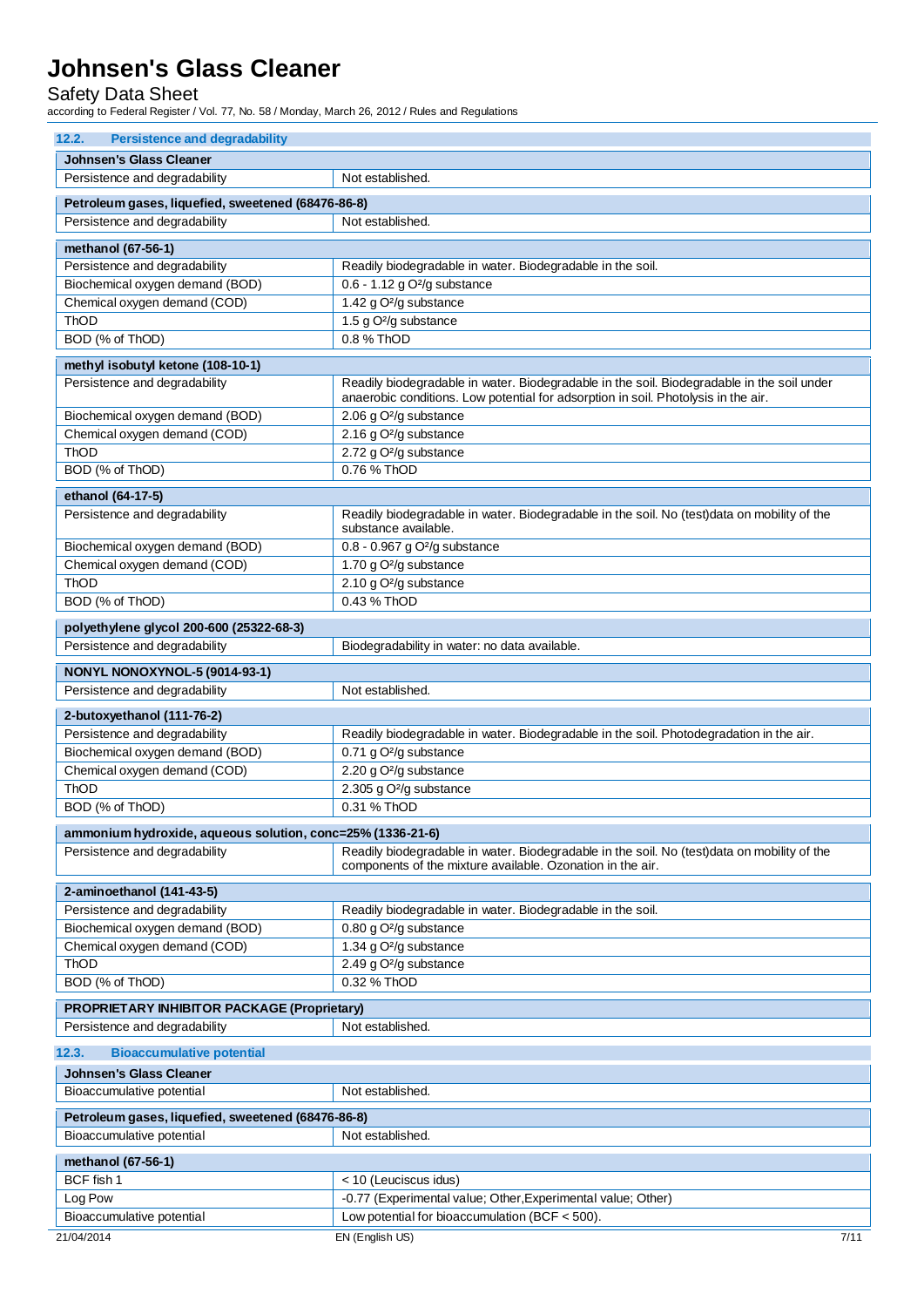### Safety Data Sheet

according to Federal Register / Vol. 77, No. 58 / Monday, March 26, 2012 / Rules and Regulations

| methyl isobutyl ketone (108-10-1)                                                            |                                                                                           |  |  |
|----------------------------------------------------------------------------------------------|-------------------------------------------------------------------------------------------|--|--|
| BCF fish 1                                                                                   | $2 - 5$ (Pisces)                                                                          |  |  |
| Log Pow                                                                                      | 1.9 (Experimental value)                                                                  |  |  |
| Bioaccumulative potential                                                                    | Low potential for bioaccumulation (BCF $<$ 500).                                          |  |  |
| ethanol (64-17-5)                                                                            |                                                                                           |  |  |
| Log Pow                                                                                      | -0.31 (Experimental value)                                                                |  |  |
| Bioaccumulative potential                                                                    | Low potential for bioaccumulation (Log Kow < 4).                                          |  |  |
| polyethylene glycol 200-600 (25322-68-3)                                                     |                                                                                           |  |  |
| Log Pow                                                                                      | $-1.2$                                                                                    |  |  |
| Bioaccumulative potential                                                                    | Bioaccumulation: not applicable.                                                          |  |  |
| NONYL NONOXYNOL-5 (9014-93-1)                                                                |                                                                                           |  |  |
| Bioaccumulative potential                                                                    | Not established.                                                                          |  |  |
| 2-butoxyethanol (111-76-2)                                                                   |                                                                                           |  |  |
| Log Pow                                                                                      | 0.81 (Experimental value; 25 °C, Experimental value; 25 °C)                               |  |  |
| Bioaccumulative potential                                                                    | Low potential for bioaccumulation (Log Kow < 4).                                          |  |  |
| ammonium hydroxide, aqueous solution, conc=25% (1336-21-6)                                   |                                                                                           |  |  |
| Log Pow                                                                                      | $-1.3$                                                                                    |  |  |
| Bioaccumulative potential                                                                    | Bioaccumulation: not applicable.                                                          |  |  |
|                                                                                              |                                                                                           |  |  |
| 2-aminoethanol (141-43-5)<br>Log Pow                                                         | $-1.91$                                                                                   |  |  |
| Bioaccumulative potential                                                                    | Bioaccumulation: not applicable.                                                          |  |  |
|                                                                                              |                                                                                           |  |  |
| PROPRIETARY INHIBITOR PACKAGE (Proprietary)<br>Bioaccumulative potential                     | Not established.                                                                          |  |  |
|                                                                                              |                                                                                           |  |  |
| 12.4.<br><b>Mobility in soil</b>                                                             |                                                                                           |  |  |
| methanol (67-56-1)                                                                           |                                                                                           |  |  |
| Surface tension                                                                              | 0.023 N/m (20 $°C$ )                                                                      |  |  |
| methyl isobutyl ketone (108-10-1)                                                            |                                                                                           |  |  |
| Surface tension                                                                              | 0.024 N/m (20 $°C$ )                                                                      |  |  |
| ethanol (64-17-5)                                                                            |                                                                                           |  |  |
| Surface tension                                                                              | 0.022 N/m (20 $°C$ )                                                                      |  |  |
|                                                                                              |                                                                                           |  |  |
| 2-butoxyethanol (111-76-2)<br>Surface tension                                                | 0.027 N/m (25 °C)                                                                         |  |  |
|                                                                                              |                                                                                           |  |  |
| 2-aminoethanol (141-43-5)                                                                    |                                                                                           |  |  |
| Surface tension                                                                              | $0.050$ N/m                                                                               |  |  |
| 12.5.<br><b>Other adverse effects</b>                                                        |                                                                                           |  |  |
| Other information                                                                            | : Avoid release to the environment.                                                       |  |  |
| <b>SECTION 13: Disposal considerations</b>                                                   |                                                                                           |  |  |
|                                                                                              |                                                                                           |  |  |
| 13.1.<br><b>Waste treatment methods</b><br>Waste disposal recommendations                    | Dispose in a safe manner in accordance with local/national regulations. Dispose of        |  |  |
|                                                                                              | contents/container to  Container under pressure. Do not drill or burn even after use.     |  |  |
| Ecology - waste materials                                                                    | Avoid release to the environment. Hazardous waste due to toxicity.                        |  |  |
|                                                                                              |                                                                                           |  |  |
| <b>SECTION 14: Transport information</b><br>In accordance with ADR / RID / IMDG / IATA / ADN |                                                                                           |  |  |
| US DOT (ground):<br>UN1950, Aerosols, 2.2, Limited Quantity                                  |                                                                                           |  |  |
|                                                                                              |                                                                                           |  |  |
| ICAO/IATA (air):                                                                             | UN1950, Aerosols, non-flammable, (each not exceeding 1 L capacity), 2.2, Limited Quantity |  |  |
| IMO/IMDG (water):                                                                            | UN1950, Aerosols, non-flammable, (each not exceeding 1 L capacity), 2.2, Limited Quantity |  |  |
|                                                                                              |                                                                                           |  |  |
| 14.2.<br>UN proper shipping name                                                             |                                                                                           |  |  |
| DOT Proper Shipping Name                                                                     | : Aerosols                                                                                |  |  |
|                                                                                              | non-flammable, (each not exceeding 1 L capacity)                                          |  |  |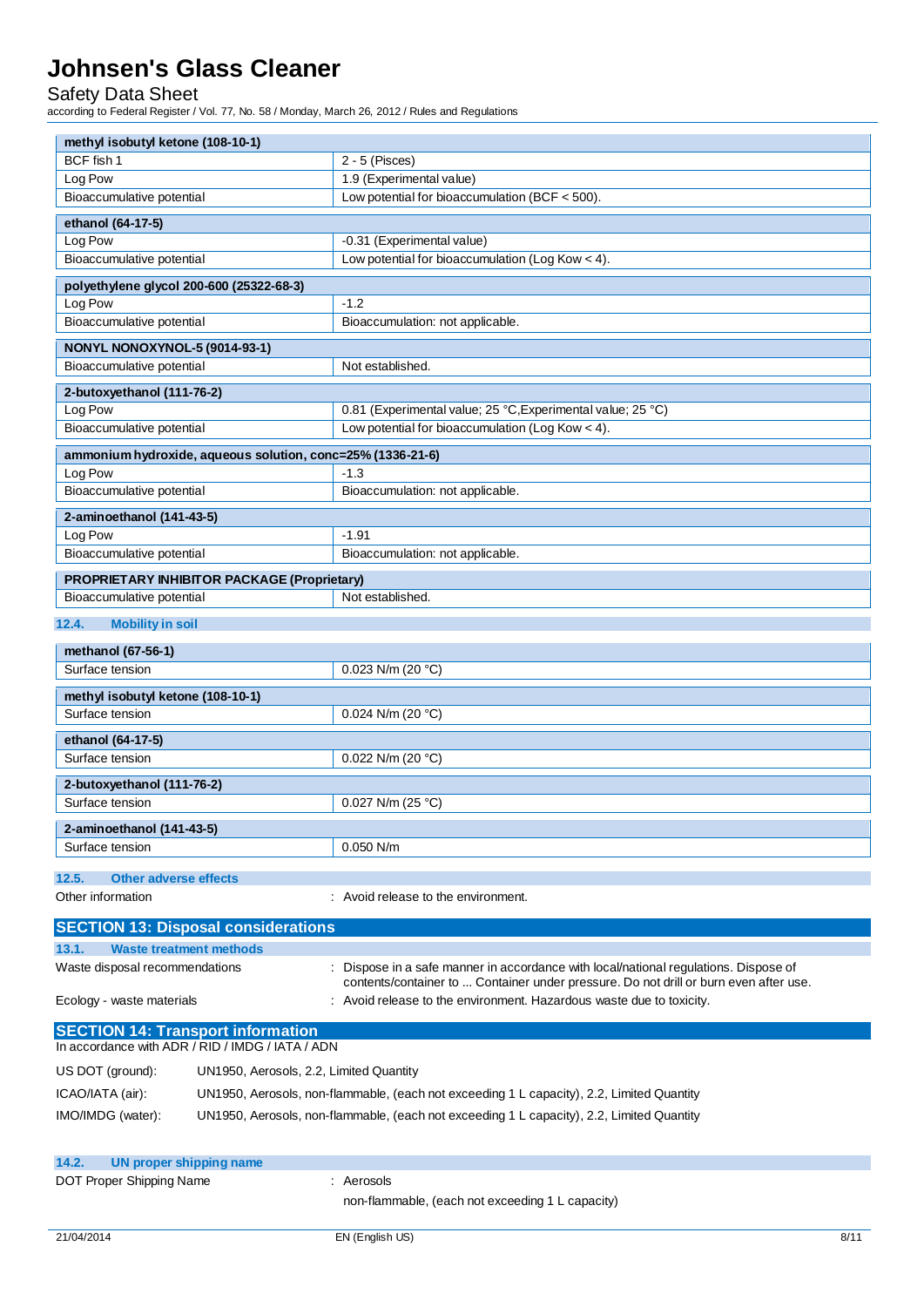# Safety Data Sheet<br>according to Federal Register / \

z. No. 58 / Monday, March 26, 2012 / Rules and Regulations

| according to Federal Register / Vol. 77, NO. 567 Monday, March 26, 2012 / Rules and Regulations |                                                                                                                                                                                         |
|-------------------------------------------------------------------------------------------------|-----------------------------------------------------------------------------------------------------------------------------------------------------------------------------------------|
| Department of Transportation (DOT) Hazard<br>Classes                                            | : 2.2 - Class 2.2 - Non-flammable compressed gas 49 CFR 173.115                                                                                                                         |
| Hazard labels (DOT)                                                                             | : 2.2 - Non-flammable gas                                                                                                                                                               |
|                                                                                                 |                                                                                                                                                                                         |
| DOT Packaging Exceptions (49 CFR 173.xxx)                                                       | : 306                                                                                                                                                                                   |
| DOT Packaging Non Bulk (49 CFR 173.xxx)                                                         | : None                                                                                                                                                                                  |
| DOT Packaging Bulk (49 CFR 173.xxx)                                                             | : None                                                                                                                                                                                  |
| 14.3. Additional information                                                                    |                                                                                                                                                                                         |
| Other information                                                                               | : No supplementary information available.                                                                                                                                               |
| <b>Overland transport</b>                                                                       |                                                                                                                                                                                         |
| No additional information available                                                             |                                                                                                                                                                                         |
| <b>Transport by sea</b>                                                                         |                                                                                                                                                                                         |
| DOT Vessel Stowage Location                                                                     | : A - The material may be stowed "on deck" or "under deck" on a cargo vessel and on a<br>passenger vessel.                                                                              |
| DOT Vessel Stowage Other                                                                        | : 48 - Stow "away from" sources of heat, 87 - Stow "separated from" Class 1 (explosives) except<br>Division 14,126 - Segregation same as for Class 9, miscellaneous hazardous materials |
| <b>Air transport</b>                                                                            |                                                                                                                                                                                         |
| DOT Quantity Limitations Passenger aircraft/rail : 75 kg<br>(49 CFR 173.27)                     |                                                                                                                                                                                         |
| DOT Quantity Limitations Cargo aircraft only (49 : 150 kg)<br>CFR 175.75)                       |                                                                                                                                                                                         |
| <b>SECTION 15: Regulatory information</b>                                                       |                                                                                                                                                                                         |
| 15.1. US Federal regulations                                                                    |                                                                                                                                                                                         |
| <b>Johnsen's Glass Cleaner</b>                                                                  |                                                                                                                                                                                         |
| SARA Section 311/312 Hazard Classes                                                             | Delayed (chronic) health hazard                                                                                                                                                         |
| Petroleum gases, liquefied, sweetened (68476-86-8)                                              |                                                                                                                                                                                         |
| SARA Section 311/312 Hazard Classes                                                             | Immediate (acute) health hazard                                                                                                                                                         |
|                                                                                                 | Fire hazard<br>Sudden release of pressure hazard                                                                                                                                        |
| methanol (67-56-1)                                                                              |                                                                                                                                                                                         |

| methanol (67-56-1)                                            |                                                                                   |  |
|---------------------------------------------------------------|-----------------------------------------------------------------------------------|--|
| Listed on SARA Section 302 (Specific toxic chemical listings) |                                                                                   |  |
| SARA Section 311/312 Hazard Classes                           | Delayed (chronic) health hazard<br>Fire hazard<br>Immediate (acute) health hazard |  |
| 2-aminoethanol (141-43-5)                                     |                                                                                   |  |
| SARA Section 311/312 Hazard Classes                           | Immediate (acute) health hazard                                                   |  |

### **15.2. International regulations**

#### **CANADA**

| methanol (67-56-1)   |                                                                                                                                                                                                                                                                                                               |
|----------------------|---------------------------------------------------------------------------------------------------------------------------------------------------------------------------------------------------------------------------------------------------------------------------------------------------------------|
| WHMIS Classification | Class B Division 2 - Flammable Liquid<br>Class D Division 1 Subdivision B - Toxic material causing immediate and serious toxic effects<br>Class D Division 2 Subdivision A - Very toxic material causing other toxic effects<br>Class D Division 2 Subdivision B - Toxic material causing other toxic effects |

#### **EU-Regulations**

No additional information available

#### **Classification according to Regulation (EC) No. 1272/2008 [CLP]**

#### **Classification according to Directive 67/548/EEC or 1999/45/EC**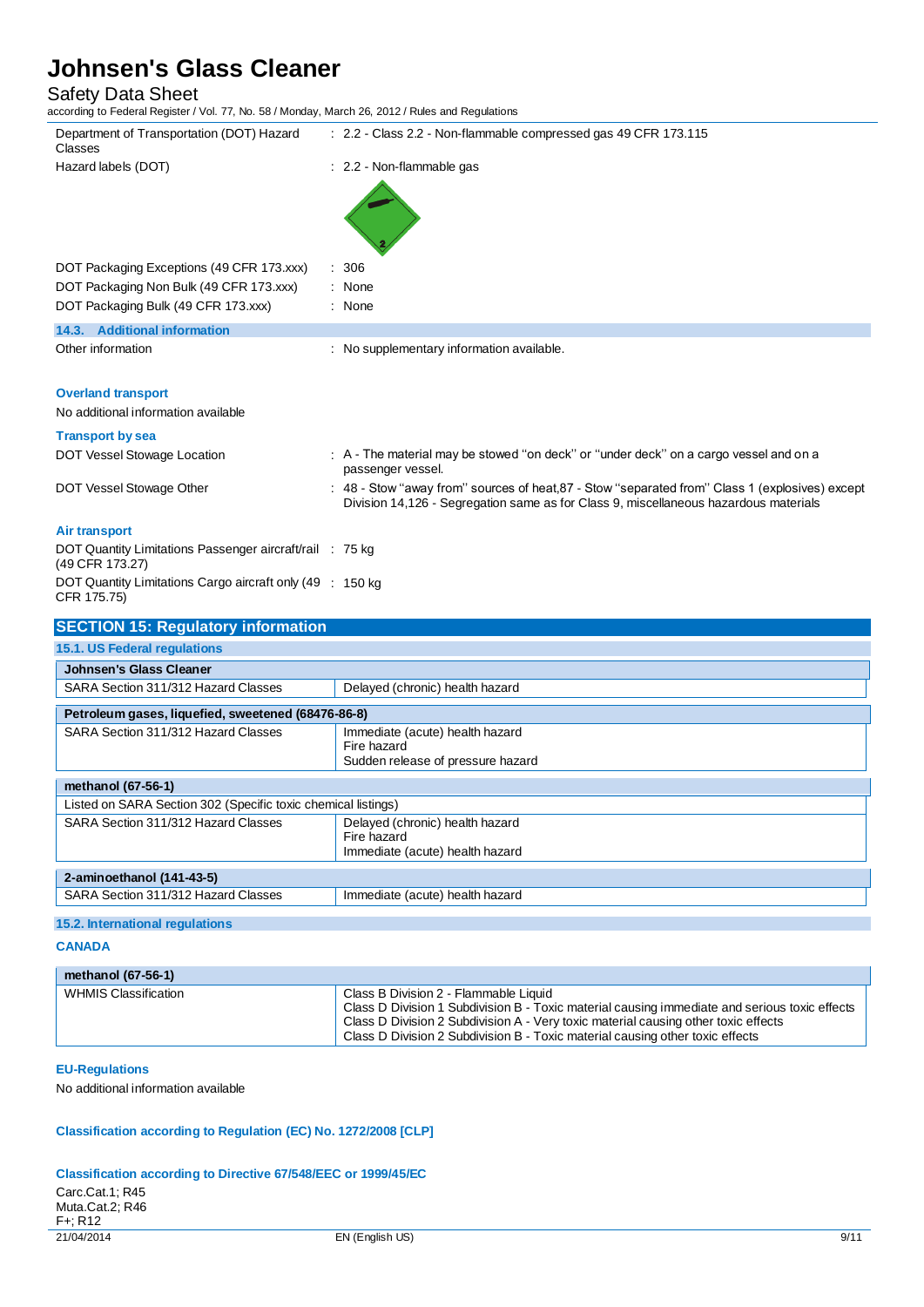### Safety Data Sheet

according to Federal Register / Vol. 77, No. 58 / Monday, March 26, 2012 / Rules and Regulations

Xn; R20/21/22 Xn; R68/20/21/22 Full text of R-phrases: see section 16

#### **15.2.2. National regulations**

No additional information available

#### **15.3. US State regulations**

No additional information available

| <b>SECTION 16: Other information</b>    |                      |                                                                |
|-----------------------------------------|----------------------|----------------------------------------------------------------|
| Indication of changes                   | : Revision - See: *. |                                                                |
| Other information                       | : None.              |                                                                |
| Full text of H-phrases: see section 16: |                      |                                                                |
| Acute Tox. 1 (Oral)                     |                      | Acute toxicity (oral) Category 1                               |
| Acute Tox. 2 (Oral)                     |                      | Acute toxicity (oral) Category 2                               |
| Acute Tox. 3 (Dermal)                   |                      | Acute toxicity (dermal) Category 3                             |
| Acute Tox. 3 (Inhalation:gas)           |                      | Acute toxicity (inhalation:gas) Category 3                     |
| Acute Tox. 4 (Dermal)                   |                      | Acute toxicity (dermal) Category 4                             |
| Acute Tox. 4 (Inhalation:dust, mist)    |                      | Acute toxicity (inhalation:dust, mist) Category 4              |
| Acute Tox. 4 (Oral)                     |                      | Acute toxicity (oral) Category 4                               |
| Aquatic Acute 1                         |                      | Hazardous to the aquatic environment - Acute Hazard Category 1 |
| Carc. 1A                                |                      | <b>Carcinogenicity Category 1A</b>                             |
| Eye Dam. 1                              |                      | Serious eye damage/eye irritation Category 1                   |
| Eye Irrit. 2A                           |                      | Serious eye damage/eye irritation Category 2A                  |
| Flam. Liq. 1                            |                      | Flammable liquids Category 1                                   |
| Flam. Liq. 2                            |                      | Flammable liquids Category 2                                   |
| Flam. Liq. 4                            |                      | Flammable liquids Category 4                                   |
| Repr. 1B                                |                      | Reproductive toxicity Category 1B                              |
| Skin Corr. 1A                           |                      | Skin corrosion/irritation Category 1A                          |
| Skin Corr, 1B                           |                      | Skin corrosion/irritation Category 1B                          |
| Skin Irrit. 2                           |                      | Skin corrosion/irritation Category 2                           |
| STOT SE <sub>1</sub>                    |                      | Specific target organ toxicity (single exposure) Category 1    |
| STOT SE 3                               |                      | Specific target organ toxicity (single exposure) Category 3    |
| H <sub>224</sub>                        |                      | Extremely flammable liquid and vapor                           |
| H <sub>225</sub>                        |                      | Highly flammable liquid and vapor                              |
| H <sub>227</sub>                        |                      | Combustible liquid                                             |
| H300                                    |                      | Fatal if swallowed                                             |
| H302                                    |                      | Harmful if swallowed                                           |
| H311                                    |                      | Toxic in contact with skin                                     |
| H312                                    |                      | Harmful in contact with skin                                   |
| H314                                    |                      | Causes severe skin burns and eye damage                        |
| H315                                    |                      | Causes skin irritation                                         |
| H318                                    |                      | Causes serious eye damage                                      |
| H319                                    |                      | Causes serious eye irritation                                  |
| H331                                    |                      | Toxic if inhaled                                               |
| H332                                    |                      | Harmful if inhaled                                             |
| H335                                    |                      | May cause respiratory irritation                               |
| H350                                    |                      | May cause cancer                                               |
| H360                                    |                      | May damage fertility or the unborn child                       |
| H370                                    |                      | Causes damage to organs                                        |
| H400                                    |                      | Very toxic to aquatic life                                     |

| NFPA health hazard | : 2 - Intense or continued exposure could cause temporary<br>incapacitation or possible residual injury unless prompt<br>medical attention is given. |
|--------------------|------------------------------------------------------------------------------------------------------------------------------------------------------|
| NFPA fire hazard   | : 2 - Must be moderately heated or exposed to relatively hide<br>temperature before ignition can occur.                                              |
| NFPA reactivity    | : 0 - Normally stable, even under fire exposure conditions,<br>and are not reportive with water                                                      |

and are not reactive with water.

 $\overline{2}$ 

 $\overline{2}$ 

 $\overline{\mathbf{0}}$